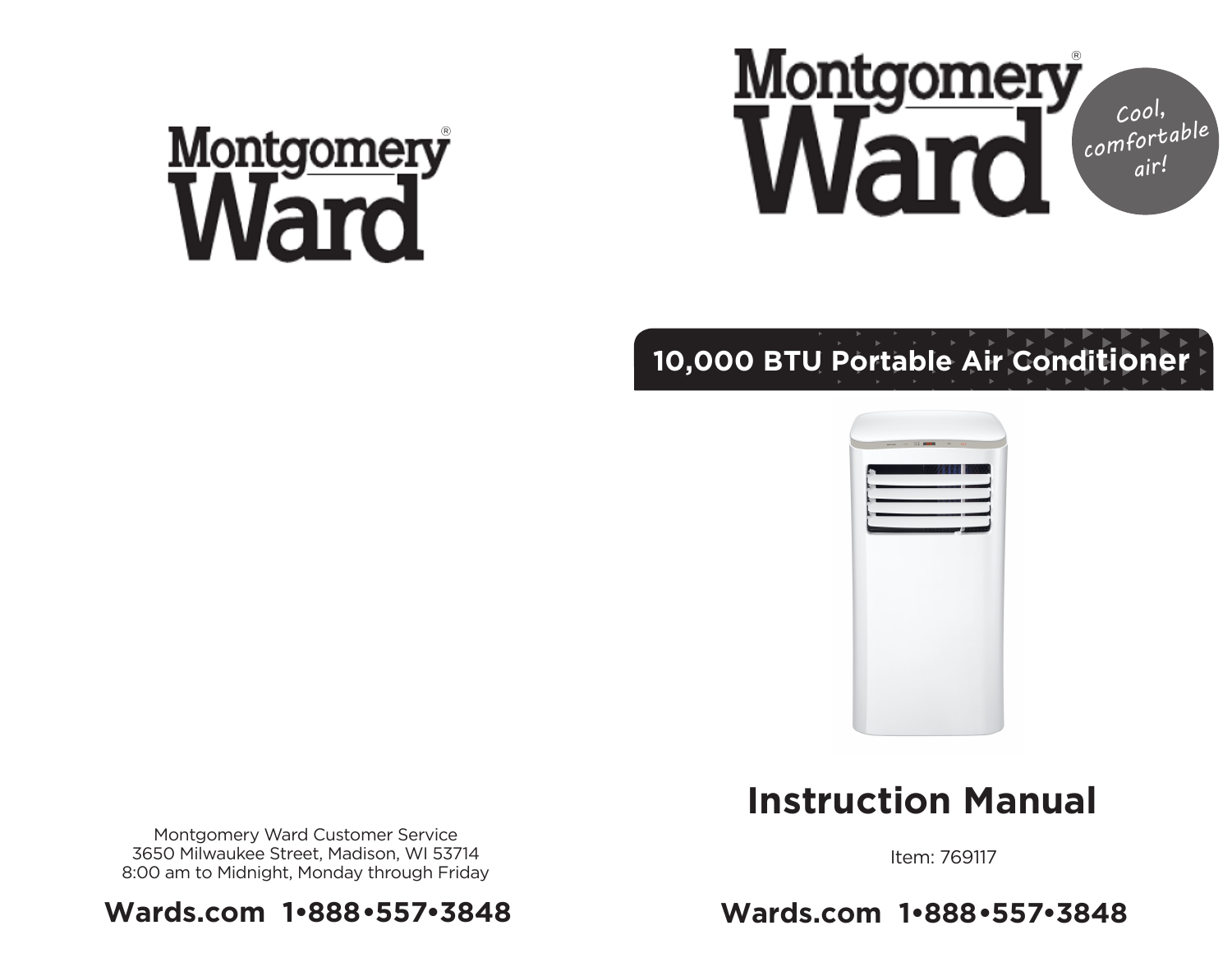**READ CAREFULLY BEFORE USING AND SAVE THESE INSTRUCTIONS!** • FOR HOUSEHOLD USE ONLY. DO NOT use this appliance for other than its

• Remove all packaging materials and labels before first use. **Save the carton it is the best way to store this unit during winter, or when not in use.**

 cause the cord to fray or break. DO NOT set heavy objects on cord. • We DO NOT recommend using an extension cord with this appliance. • Close supervision is necessary when using this appliance near children. • A fire may occur if this appliance is used near flammable materials. • DO NOT place the appliance or its cord on or near a heated surface.

bathroom. DO NOT touch the unit with wet hands or when barefoot.

• Unplug the unit if it begins to make strange sounds or produces odor.

 Ward, as this may cause injury, or damage the appliance. • Keep hands, hair and clothing away from all moving parts.

• **DO NOT drink water drained from this air conditioner.**

• Turn off and unplug this appliance when not in use. • NO SERVICEABLE PARTS INSIDE THIS APPLIANCE.

• DO NOT drape the cord over the counter or tabletop, where it can be pulled on or tripped over. Never wrap the cord tightly around the appliance as this could

• DO NOT use near water or operate in a damp room, such as a laundry room or

• DO NOT use an accessory or attachment not recommended by Montgomery

• DO NOT position the unit so the cold air blows directly at a person, pet or plant.

## *Thank you for your purchase!* ®

Thank you for purchasing your Montgomery Ward Portable Air Conditioner. Put through the paces by the experts, we guarantee that it will perform to the highest standard, time after time, with all the convenience and durability you rely on from Wards.

## Table of Contents

| Maintenance & Storage12 |  |
|-------------------------|--|
| Troubleshooting13       |  |
| Return Information14    |  |



#### THE APPLIANCE MALFUNCTIONS, OR HAS BEEN DAMAGED IN ANY MANNER.

• Appliances/tools contain valuable materials that can be recycled. Dispose of old items using appropriate collection systems in accordance with local and federal regulations.

• DO NOT USE AN APPLIANCE WITH A DAMAGED CORD OR PLUG, OR AFTER

- The power cord contains a current device (LCDI) that senses damage to the power cord. To check the TEST and RESET buttons:
	- 1. Plug in the air conditioner. Press TEST and you will notice a click as the RESET button pops out.
	- 2. Press RESET and you will notice a click as the button engages.
	- 3. The cord is now supplying electricity to the unit.
	- 4. DO NOT use this device to turn the unit on or off.
	- 5. If this device fails to reset, DO NOT use the air conditioner.
- DO NOT open the unit during operation.

intended use.

• DO NOT use outdoors.

- DO NOT cover or obstruct air inlets or outlets.
- Always transport your air conditioner in a vertical position and stand on a stable, level surface during use. If unit is knocked over during use, turn off and unplug immediately.
- **2 Wards.com 1•888•557•3848**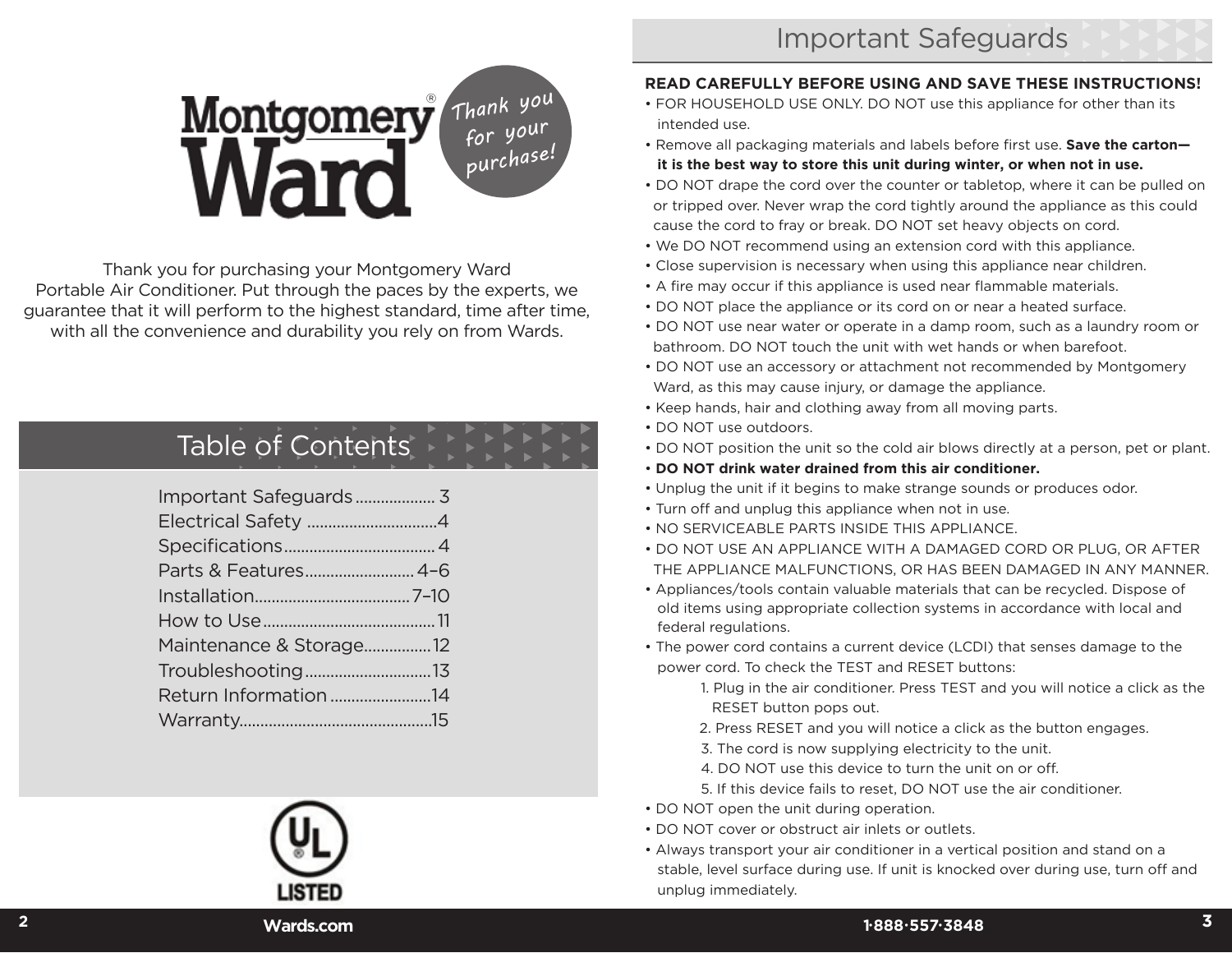#### Electrical Safety

**This appliance is equipped with a 3-prong grounding plug with LCDI (Leakage Current Detection and Interrupter).** This is a safety feature to reduce the risk of electrical shock. USING AN EXTENSION CORD OR ADAPTER PLUG IS NOT RECOMMENDED WITH THIS APPLIANCE. IT IS RECOMMENDED THAT AN ELECTRICAL OUTLET SERVING ONLY THIS APPLIANCE BE USED. This outlet must be properly installed and grounded. If you have any questions about the grounding or electrical instructions, contact a qualified electrician. Do not attempt to modify the plug in any way. Montgomery Ward cannot accept any liability for damage or injury resulting from failure to observe these safety procedures.

## **Specifications**

| <b>POWER RATING</b> | 900W, 8.8A, 115V, 60Hz  |
|---------------------|-------------------------|
| <b>COOLING AREA</b> | 350 sq. ft.             |
| <b>CORD LENGTH</b>  | 96"                     |
| <b>DIMENSIONS</b>   | 15" W x 29%" H x 13%" D |
| <b>WEIGHT</b>       | 49 lbs.                 |
| <b>MODEL</b>        | ACP1010MW (10,000 BTU)  |

## Parts & Features (cont.)





**Control Panel**



A. Mode Button

B. Decrease Temperature Button

C. Mode Indicator Lights

D. LED Display

E. Increase Temperature Button

F. Power Button

## Parts & Features

- 1. Control Panel
- 2. Remote Control Receptor
- 3. Horizontal Louver Control
- 4. Vertical Louver Control
- 5. Front Panel
- 6. Casters (4)
- 7. Handle (2)
- 8. Air Filter
- 9. Upper Air Intake
- 10. Drain Outlet
- 11. Air Outlet
- 12. Lower Air Intake
- 13. Bottom Tray Drain Outlet
- 14. Remote Controller & 2 AAA Batteries (see page 6)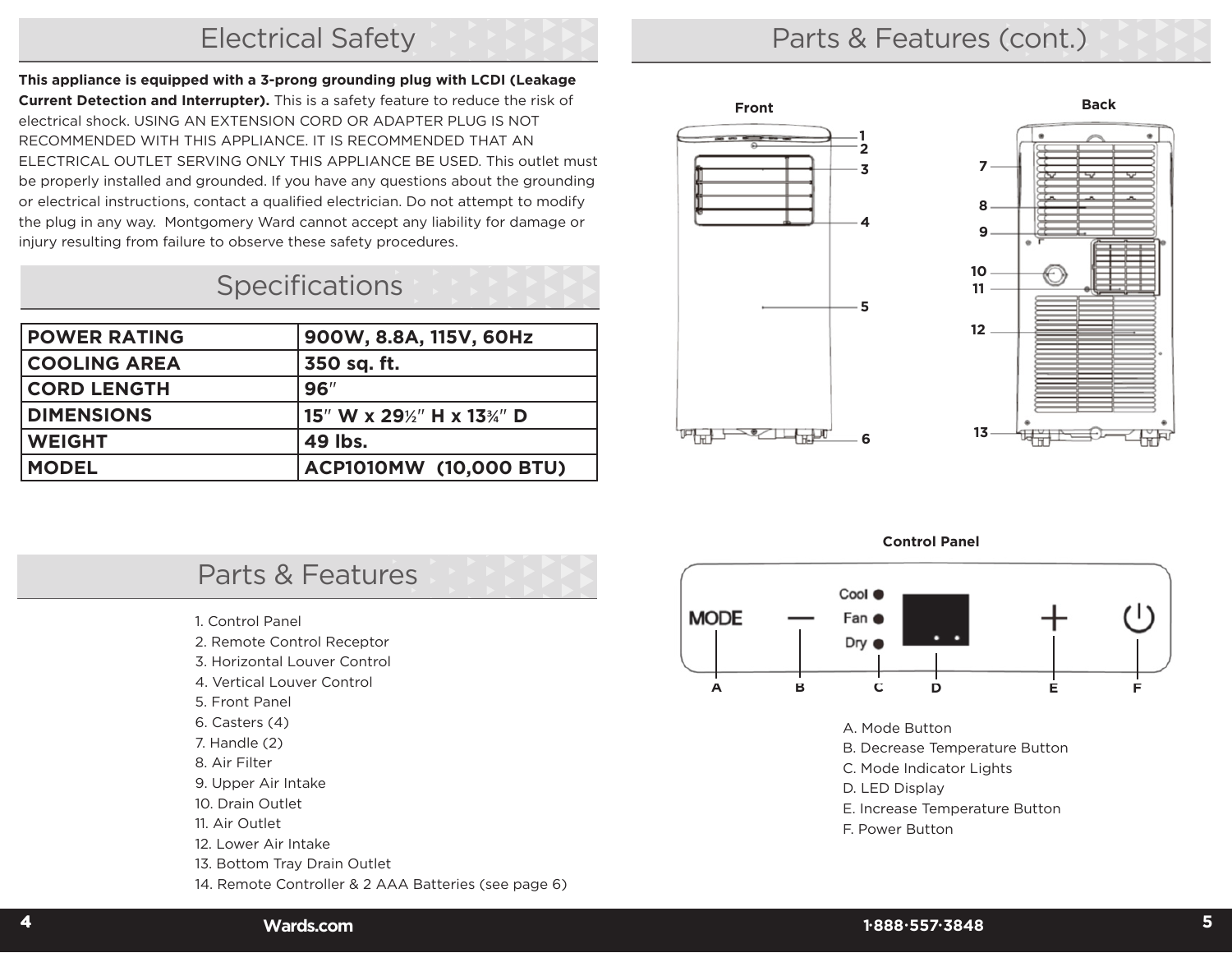#### **Remote Controller**

Controller appearance and/or configuration may differ from the example shown. If the unit does not have a particular function, pressing that button on the remote controller will have no effect.



**Note:** The remote control must be used within 9 yards of the unit. The unit will beep when a remote signal is received. Curtains, other materials and direct sunlight can interfere with the signal.

**WARNING: Product failure due to improper installation is not covered under the warranty. You MUST use proper installation procedures as described in these instructions.**

| Tools you will need:                     | Phillips screwdriver, tape measure and knife or scissors |
|------------------------------------------|----------------------------------------------------------|
| <b>Tools you may need:</b> pencil or saw |                                                          |

#### **LOCATION**

- 1. The air conditioner should be placed on a firm surface to minimize noise and vibration. Place the unit on a smooth, level floor.
- 2. The unit has casters, but it should only be rolled on smooth surfaces. Use caution when rolling on carpet. DO NOT attempt to roll the unit over objects.
- 3. The unit must be placed within reach of a window and a properly rated electrical outlet.
- 4. Never place any obstacles around the unit air inlets or outlets.
- 5. Allow 10–40" of space between the unit and walls for efficient air-conditioning.

#### **WINDOW SLIDER KIT**

The window slider kit has been designed to fit most standard windows. It will be used to properly vent the exhaust pipe to the outside.

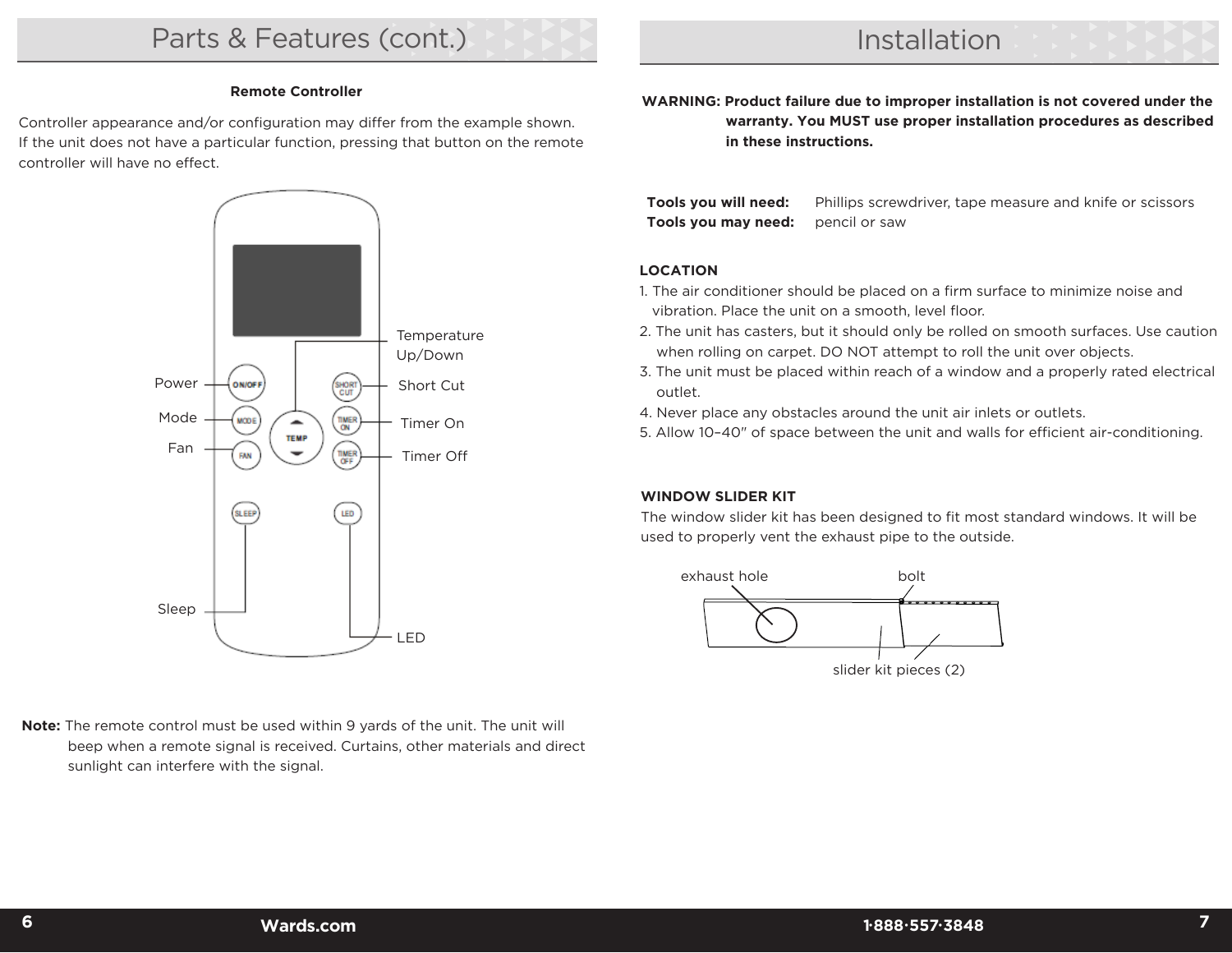## Installation (cont.) **Installation (cont.)** Installation (cont.)

- A. Installation in a double-hung window
	- 1. Open the window and cut the foam seal (with adhesive) to length and attach it to the bottom and sides of the window opening.
	- 2. Set the window slider kit on the bottom of the window opening. Adjust the length of the slider kit according to the width of window and secure the length with a bolt (see page 6).
	- 3. If the window opening is less than 26½" wide, use a saw to cut the slider kit (piece with the exhaust hole) to fit the window opening.
	- 4. Cut the foam seal (with adhesive) to length and attach it to the window sash.
	- 5. Close the window securely on the window kit and secure with the security bracket, if desired.
	- 6. Cut the foam (without adhesive) to length and attach it to seal the open gap between the inside window and outer window.
- B. Installation in a sliding window
	- slider 1. Open the window and cut the foam seal (with adhesive) to length and attach it to the window frame.
	- 2. Set the window slider kit vertically on the bottom of the window, against the frame. Adjust the length of the slider kit according to the height of the window and secure the length with a bolt (see page 6).
	- 3. If the window opening is less than 26½" tall, use a saw to cut the slider kit (piece with the exhaust hole) to fit the window opening.
	- 4. Cut the foam seal (with adhesive) to length and attach it to the window sash.
	- 5. Close the window securely on the window kit secure with the security bracket, if desired.
	- 6. Cut the foam (without adhesive) to length and attach it to seal the open gap between the inside window and outer window.











#### **INSTALL THE EXHAUST HOSE**

The exhaust hose and adapter must be installed or removed in accordance with the usage mode (install for COOL and remove for FAN or DRY).

1. Snap the adapters onto the ends of the exhaust hose.



unit adapter window slider adapter

2. Push the unit adapter end into the air outlet opening on the back of the unit.



3. Insert the other end of the exhaust hose into the hole in the window slider kit.

**WARNING: DO NOT over extend, bend or twist the exhaust hose!**

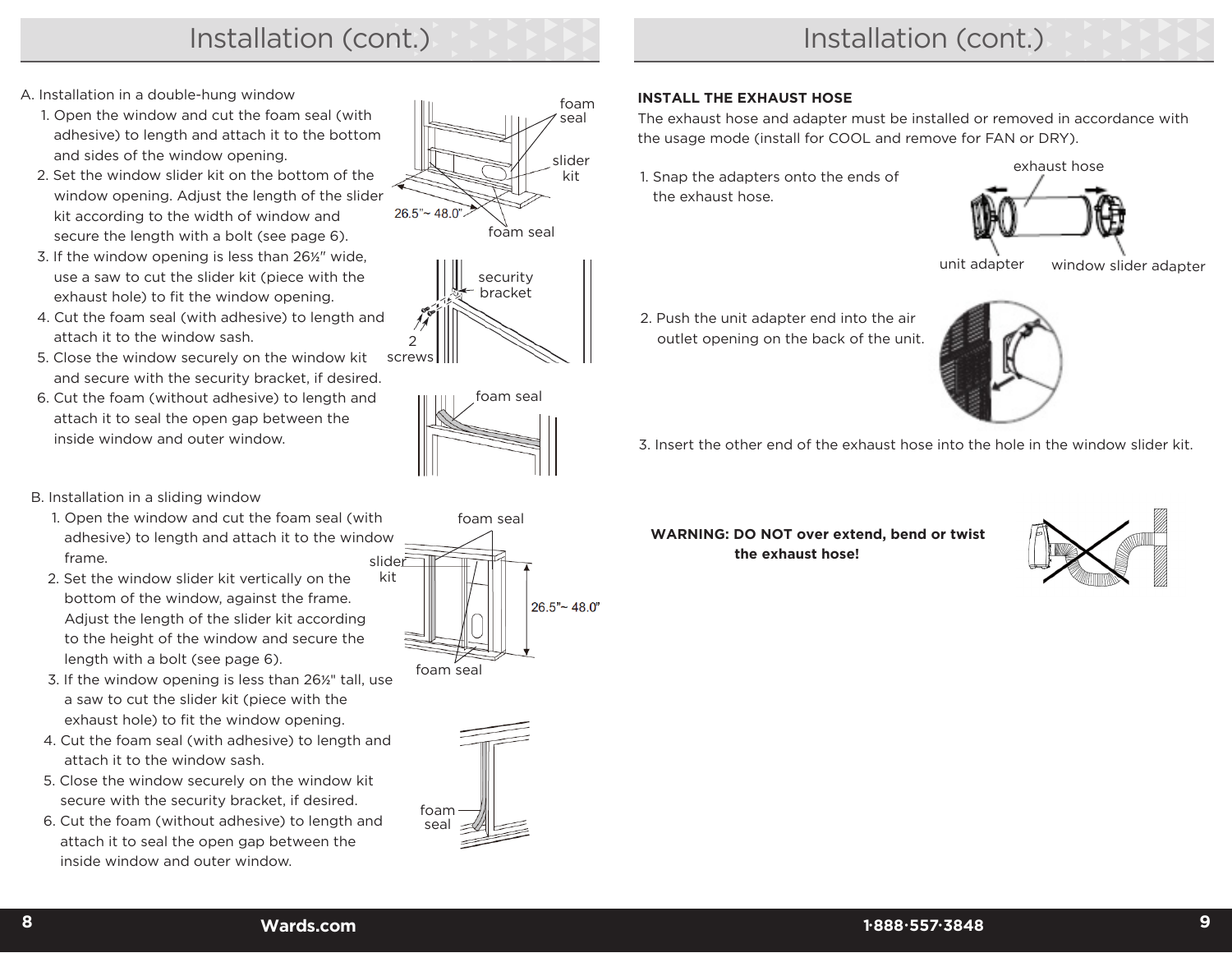## Installation (cont.)

## How to Use

#### **INSTALL THE DRAIN HOSE**

- 1. During DRY (dehumidifying) mode, connect the drain hose for proper draining of water being removed from the air.
- 2. Remove the cap from the drain outlet on the back of the unit and securely attach the drain hose.
- 3. Place the open end of the hose directly over the drain area in your basement floor.



#### **BOTTOM TRAY DRAIN OUTLET**

- 1. When the water level of the bottom tray is at maximum, the unit beeps 8 times and the display shows P1. The air conditioning/dehumidification process will immediately stop, but the fan motor will continue to operate.
- 2. Carefully move the unit to a drain location, remove the bottom drain plug and let the water drain.
- 3. Reinstall the bottom drain plug and restart the machine. P1 will no longer show on the display.



#### **POWER** turns the unit ON/OFF.

**UP ( + ) and DOWN ( - )** increases/decreases temperature settings. **MODE** 

- 1. COOL: press UP and DOWN to select desired temperature (62˚ F–86˚ F). To convert from C to F on the display, press and hold UP and DOWN at the same time, for 3 seconds. Press FAN speed button on the remote controller to choose the fan speed (auto, low, high or medium). The exhaust hose should be vented out the window. Press POWER to start.
- 2. DRY (dehumidify): press UP and DOWN to select desired temperature (62˚– 86˚ F). The fan speed operates at low (and cannot be changed). Keep windows and doors closed for the best results. Remove exhaust hose from window. Attach the drain hose (see page 8). Press POWER to start.
- 3. FAN: Selects the *fan only* (no cooling). Press the FAN speed button on the remote controller to choose the speed. The temperature cannot be adjusted. Remove the exhaust hose from the window. Press POWER to start.

**FAN** controls the *fan speed* in COOL and FAN MODES. Press FAN to select low, medium, high or auto.

**LED DISPLAY** shows the set temperature on COOL mode. While on DRY and FAN modes, the room temperature is shown.

**SLEEP/ECO:** (on remote control only)

The set temperature will increase by 2° F in 30 minutes. The set temperature will then increase by another 2° F after an additional 30 minutes. This new temperature will be maintained for 7 hours before it returns to the original setting. The unit will then operate as originally programmed. This feature is not available under FAN or DRY modes.

**SHORT CUT BUTTON** (on remote control only)

1. Press SHORT CUT when the unit is ON, and the settings will revert to the previously set options, including mode, temperature setting, fan speed and sleep. 2. Press SHORT CUT more than 2 seconds, and the current settings will be restored. **TIMER ON/OFF** (on remote control only)

1. Press TIMER ON repeatedly to select the time (in hours) you want the unit to start.

2. Press TIMER OFF repeatedly to select the time you want the unit to turn off. 3. Turn off either function by setting to "0.0h."

**LED** (on remote control only) turns the LED display (on the unit ) on and off. **AIRFLOW DIRECTION ADJUSTMENT** is done manually by moving the horizontal and vertical louver controls. Keep the louvers fully opened during operation.

**AUTO-RESTART** will occur if the unit breaks off unexpectedly due to power going out. The unit will restart with the previous function setting automatically when the power resumes.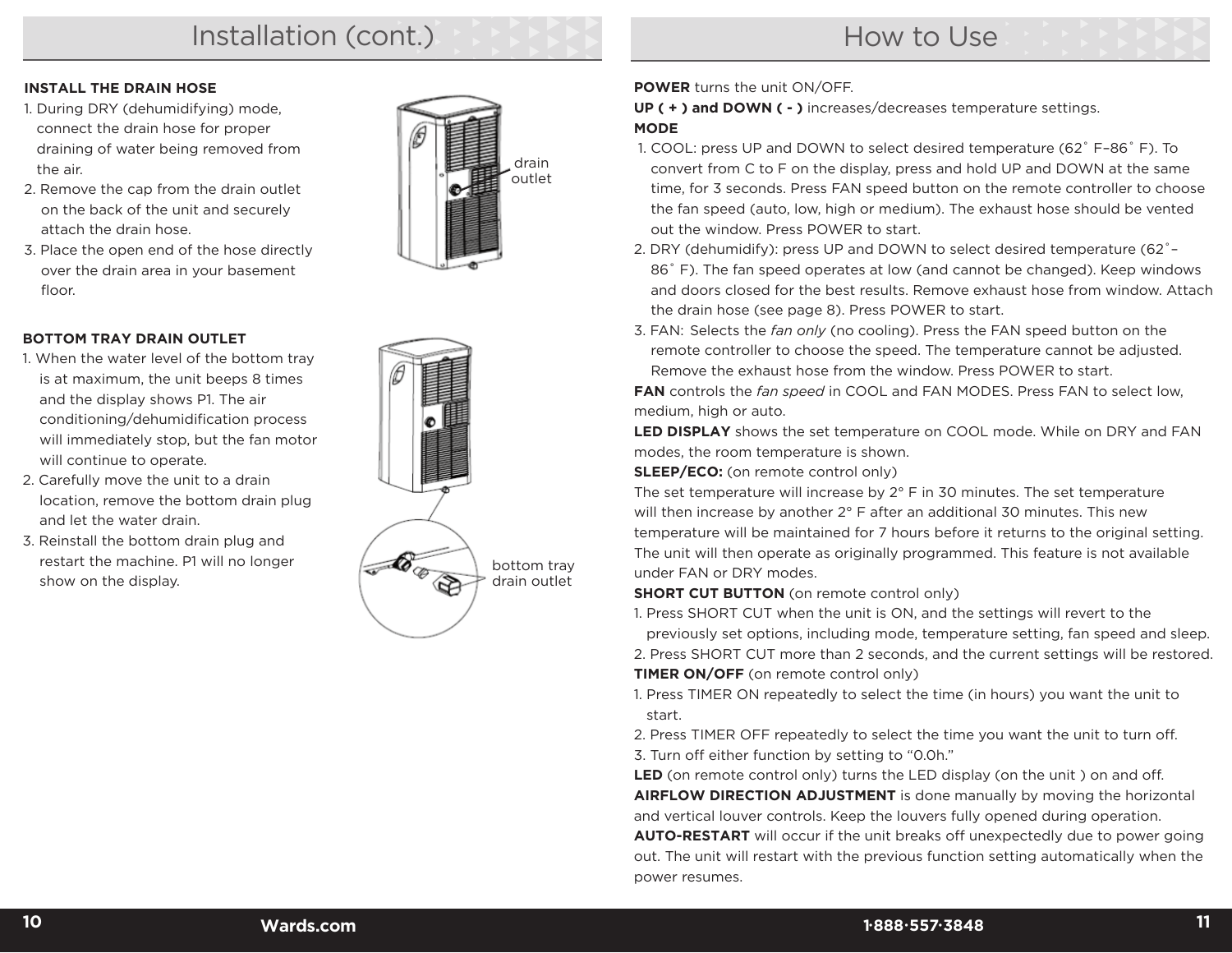- 1. Clean your air conditioner occasionally to keep it looking new. **Be sure to unplug the unit before cleaning to prevent shock or fire hazards.**
- 2**.** The appliance may be dusted with an oil-free cloth or washed with a damp cloth. Wipe dry. **Never use harsh cleaners, wax or polish.**
- 3. Clean the air filter at least once every 2 weeks for optimum performance. Wash the air filter by immersing gently into warm water with a mild detergent, rinse and dry. Reinstall.

4. In households with animals, periodically wipe down the grill to prevent blocked

airflow due to animal hair.



- 5. If you plan to store the air conditioner:
	- A. Remove the plug from the bottom drain outlet (all the water in the bottom tray will drain out).
	- B. Keep the appliance running on FAN mode for half a day in a warm room to dry the appliance inside and prevent mold from forming.
	- C. Turn OFF and unplug the unit. Remove the batteries from the remote control.
	- D. Clean the air filter (see number 3 above) and reinstall.
	- E. Cover the air conditioner with plastic or in the original carton before storing in a dry location.
- 6. **DO NOT immerse this item or any other electrical items, cords or plugs into water.**
- 7. Remove remote controller batteries if the remote will not be used for more than 2 months.

#### **ERROR CODES**

- E1 Room temperature sensor error. Unplug the unit, wait 3 minutes and plug it back in.
- E2 Evaporator temperature sensor error. Unplug the unit, wait 3 minutes and plug it back in.
- E4 Display panel communication error. Unplug the unit, wait 3 minutes and plug it back in.
- P1 Bottom tray is full. Turn off unit and drain the collected water away immediately (see page 9).

| Problem          | Solution                                                        |
|------------------|-----------------------------------------------------------------|
| Unit does not    | Check that cord is not disconnected from outlet.                |
| start            | Check if house fuse is blown or circuit breaker tripped.        |
|                  | Check if plug current device is tripped; press reset.           |
|                  | Check if power is turned ON.                                    |
|                  | Check water in bottom tray and drain, if needed.                |
|                  | Room temperature is the same as the set temperature.            |
| Unit not cooling | Check that room temperature is not below 62° F.                 |
| well             | Set unit to lower temperature.                                  |
|                  | Ensure all the windows and doors are closed.                    |
|                  | Remove other heat sources from room.                            |
|                  | Ensure the exhaust hose is installed properly/not blocked.      |
|                  | Check air filter.                                               |
|                  | Room area is too large.                                         |
| Unit is noisy or | Place the unit on a flat level surface. Ensure proper clearance |
| vibrating        | from furniture, curtains or other items.                        |
|                  | Check air filter.                                               |
| Gurgling sound   | The sound comes from the flowing of the refrigerant inside      |
|                  | the air conditioner. This is normal.                            |
| Remote not       | Check range is within 20 ft. of the unit front.                 |
| working          | Signal obstructed; remove obstruction.                          |
|                  | Replace remote control batteries.                               |
| Room too cold    | Increase temperature setting.                                   |